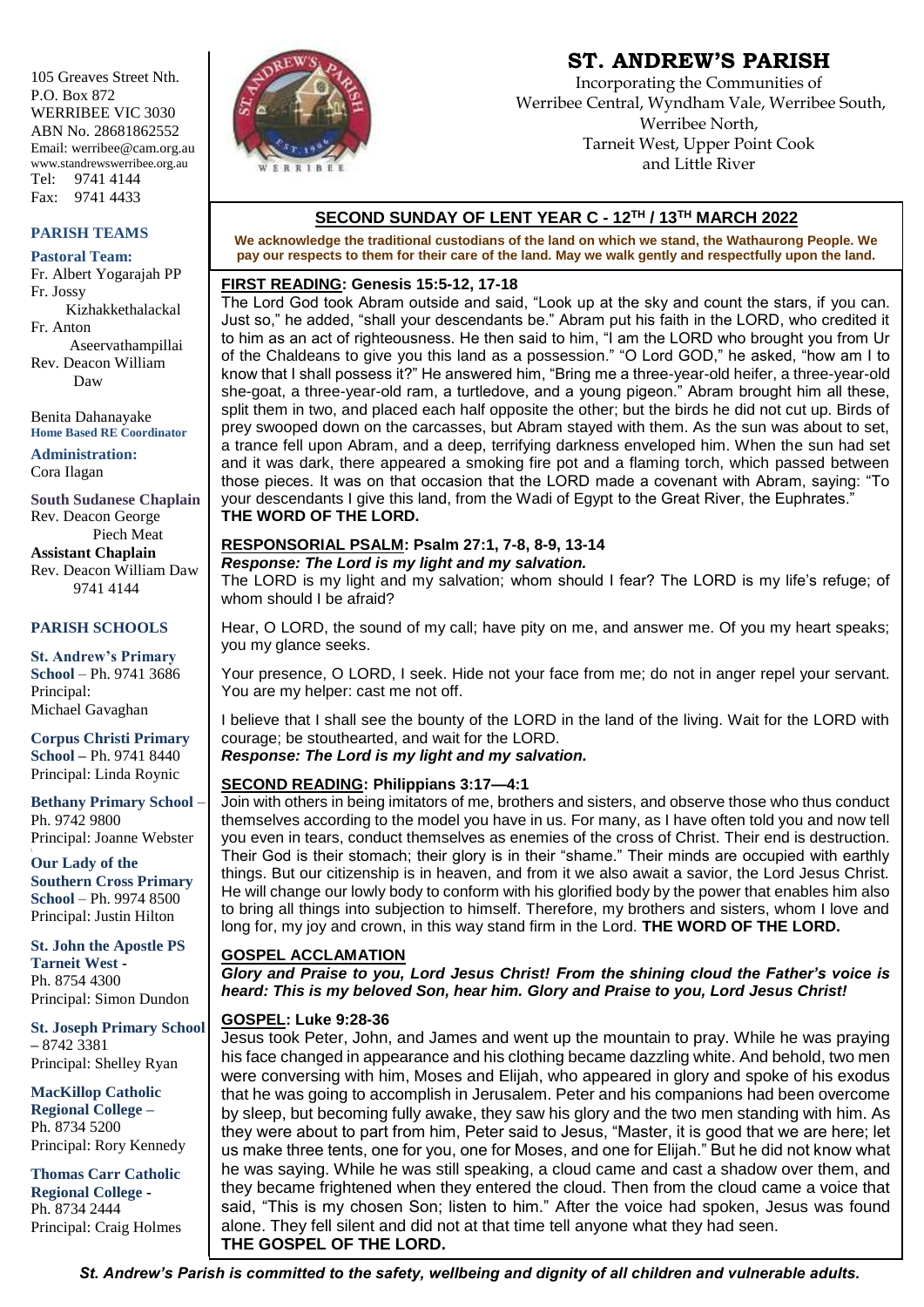# **GOSPEL REFLECTION:**



The Second Sunday of Lent celebrates the epiphanies of God, the ways in which God's divine presence is revealed. The first divine epiphany is the manifestation of God as one who initiates a covenant, an intimate relationship with human beings. Not only does God initiate this agreement, but God also seals it with blood, making it official. Although we ritualise our relationship with God in a religious setting, the call to enter into the covenant can come in the ordinary events of life. The important thing to remember about this covenant is that God enters into our lives and initiates the relationship. No life is too simple;

no life is too busy. Human history in all of its contours is the setting for the encounter with God. The glory of God is revealed in the transfigured Jesus, the one who discussed his suffering and death with Moses and Elijah. Lent is a time for us to enter into this suffering, not merely though reflection, prayer and penance, but concretely, by sharing in the suffering of the body of Christ. We see this suffering all around us. God is revealed through women and men who live lives of Christian commitment. In those whose integrity strengthens us, in those whose religious sentiments inspire us, in those whose endurance gives us confidence. God is revealed in those who get involved in bettering the lives of others. God is revealed in very ordinary ways, if we but open our eyes to see. *Dianne Bergant CSA*

**PRAYER AT HOME:** Use today's collect as your prayer this week: *O God, who have commanded us to listen to your beloved Son, be pleased, we pray, to nourish us inwardly with your word, that, with spiritual sight made pure, we may rejoice to behold your glory.*

**VOCATION VIEW:** Are you listening to Jesus, the Chosen One? Be open to what he reveals to you. Let his message dwell in your heart.

**RECENT DEATH:** Teckla Teresa D'Monte

**ANNIVERSARY:** Luigino Ballan, Clarita Morata, Carmen Barbara, Joseph Domingo, John Ballentine, Jeannette **Ballentine** 

**PRAYER FOR THE SICK:** Agata (Tina) Ravaneschi, Joseph Goegan, Joan Milburn

**The names for Prayers for the Sick will be deleted after 3 months. If you have a name you would like to include, please contact the Parish Office.**

**REMINDER: Parishioners please note that names for Recently Deceased, Anniversaries etc. to be included in the Sunday Bulletin must indicate the time of Mass you will be attending for name to be mentioned and request must be at the Parish Office no later than Wednesday afternoon and please address envelopes to the Admin Staff.** 

**OFFERING MASS FOR YOUR INTENTIONS** – You are welcome to offer mass for your intentions for yourself or for your loved ones. The intentions are varied: Thanksgiving, special intentions, good health, repose of the souls, etc. Due to privacy, we invite you to write on an envelope your name, the intention and the date for the intention to be prayed for together with your offering and give it to the office or to a priest. We invite you to offer whatever you can but the suggested mass offering is \$20.00. If you are offering the mass for the repose of the soul of your loved ones, please indicate which mass (date and time) you will be participating so that the names will be mentioned.

#### **WEEKDAY LITURGY (14th – 20th March 2022)**

- *Mon: 9.00am Liturgy of the word with Communion*
- *Tues: 9.00am Mass*
- *Wed: 9.00am Mass*
- *Thurs: 9.00am Mass*
- *Fri: 9.00am Mass followed by Station of the Cross 7.00pm Station of the Cross followed by Mass*
- *Sat: 9.00am Mass*

#### **WEEKEND MASSES (12th and 13th March. 2022)**

*Sat - 6.00pm Vigil Mass Sun: 8.00am Mass, 9.30am Mass, 11.00am Mass and 5.00pm Mass*

#### **NEW ENVELOPES OF FINANCIAL YEAR 2022**

New sets of Thanksgiving envelopes in street alphabetical order are available for collection after all masses from the Church foyer. It would help greatly if you could deliver some in your area. Thank for your continuous support to our Parish.

#### **DAILY ROSARY ON ZOOM**

We are inviting you to join us to pray the Rosary at home with the family. Please join us via Zoom Meeting every night at 6.55pm for 7.00 pm start

https://us04web.zoom.us/j/2764655672?pwd=bDZuU EJpWVp6bUFVMkJ6bkpRQ0xoZz09

Meeting ID: 276 465 5672 Password: 9rGLKz

*Let us continue to pray together for each other.*

#### **NEW PARISHIONER LOOKING FOR HOUSE TO RENT AND WORK.**

A family of 7 (husband, wife, 4 children and nephew) from Newcastle is looking for a 4 bedroom house to rent. He is also looking for work. He worked before as receptionist, store keeper, French teacher, labourer, cleaner, etc. If you can be of assistance to this family or might need more information, please contact Camille on mobile no. 0470441153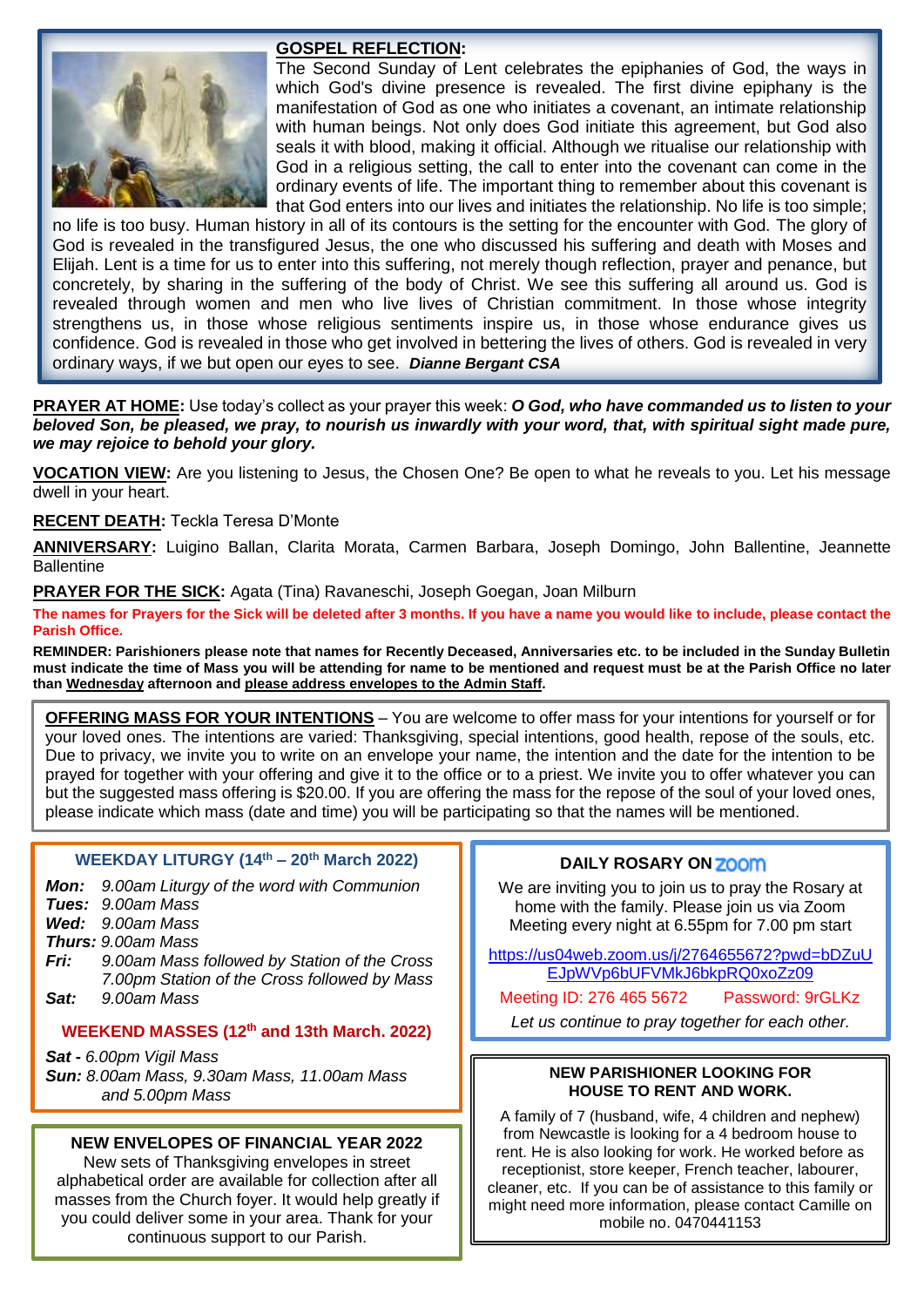| The key areas of change as of $11:59$ pm Friday, $25th$ February (including the changes from last Friday) are: |                                                                                                                                                                                                                                                                                                                                                                                                                |  |  |  |  |  |
|----------------------------------------------------------------------------------------------------------------|----------------------------------------------------------------------------------------------------------------------------------------------------------------------------------------------------------------------------------------------------------------------------------------------------------------------------------------------------------------------------------------------------------------|--|--|--|--|--|
| <b>Face Coverings</b><br>From 11:59pm Friday<br>25 February 2022                                               | Face coverings are not mandatory within Places of Worship or workplaces.<br>For workers who "serve or face" members of the public. As always, our<br>priority is care for others and especially those most vulnerable. When<br>Clergy, ministerial leaders and parish staff and volunteers are in close<br>contact with people, it is recommended to use face coverings in those<br>situations as appropriate. |  |  |  |  |  |
| QR Code Check in<br>requirements<br>As of 6:00pm Friday<br>18 February 2022                                    | QR code check-in to Places of Worship and Parish Offices is no longer required.<br>This to also include when the faithful are using other facilities within the<br>Parish (for example, hospitality to visitors following Mass or the celebration<br>of a Baptism, Children's liturgy etc).                                                                                                                    |  |  |  |  |  |
| <b>Numbers/Density</b>                                                                                         | There are no limits on participants or density requirements at Places of Worship for<br>Weddings, Funerals, and general Worship – including opening for private prayer.                                                                                                                                                                                                                                        |  |  |  |  |  |
| <b>Vaccinations</b>                                                                                            | There will not be any vaccination requirements nor any requirement for organisers<br>to check vaccination status for attendees at Places of Worship for Weddings,<br>Funerals, or general Worship.<br>Places of Worship (staff and volunteers) must still be up-to-date with their<br>vaccinations and have provided evidence of this to their 'employer.'                                                     |  |  |  |  |  |

### **ROSTERS FOR THE WEEK 14th – 20th March 2022**

|                                             | 6.00pm                                |                                | 8.00am                                                                      |                                                  | 9.30am                           | 11.00am                                | 5.00pm                                     |  |
|---------------------------------------------|---------------------------------------|--------------------------------|-----------------------------------------------------------------------------|--------------------------------------------------|----------------------------------|----------------------------------------|--------------------------------------------|--|
| <b>LECTORS</b><br>19th / 20th Mar           | <b>Martina</b><br><b>Nettis</b>       |                                | <b>John Hennessy</b>                                                        |                                                  | <b>Maria</b><br><b>Malanyaon</b> | Anthony<br><b>Acciarito</b>            | <b>Susan</b><br><b>Sweeny</b>              |  |
| <b>MUSIC</b><br>19th / 20th Mar             | <b>Sariling</b><br><b>Tinig Choir</b> |                                | Tina D'Monte<br>and Red Dubier                                              |                                                  | Padre Pio<br>Choir               | <b>South Sudanese</b><br>Group         | St. Andrew's<br>Children's<br><b>Choir</b> |  |
| <b>COMMUNION</b><br><b>SERVICE (MONDAY)</b> |                                       |                                | Mon 14 Mar:<br>This week:<br>Mon 21 Mar:<br>Next week:                      |                                                  | M. Chong<br>J. Hennessy          |                                        |                                            |  |
| <b>CLEANER</b>                              |                                       | <b>Cleaning:</b><br>Vacumming: |                                                                             | Mon 14 Mar:<br>Fri 18 Mar:<br><b>Mon 14 Mar:</b> | <b>Volunteer</b>                 | M. Tong, N. Chol<br>A. Ucala, R. Nykuy |                                            |  |
| <b>ALTAR CLOTH</b>                          |                                       |                                | This week:<br><b>Sun 13 Mar:</b><br><b>Sun 20 Mar:</b><br><b>Next week:</b> |                                                  | O. Lesoa                         | K. Kiao-Adams                          |                                            |  |
| <b>OUR LADY'S STATUE</b>                    |                                       |                                | This week:<br><b>Sun 13 Mar:</b><br>Sun 20 Mar:<br><b>Next week:</b>        |                                                  | K. Kiao-Adams<br>J. Prabha       |                                        |                                            |  |



*Thanksgiving Mass Celebrated by Fr. Alex Chow Sunday, 3rd April 2022 11.00am* 

Fr. Alex Charles Chow came to our parish in June last year for a very short Pastoral experience between studies in Rome. But due to COVID his stay with us was extended until he was ordained Deacon. Now he is an ordained Priest and he is coming to offer a Thanksgiving Mass with us on Sunday, 3<sup>rd</sup> April at 11am. We welcome him with a warm hearts.We will have a fellowship gathering in the Church grounds and we invite all to join. We welcome anyone who would like to bring a plate to share. We will have a special collection on all masses on the weekend of 26<sup>th</sup> and 27<sup>th</sup> March to give him a gift of our love.



#### **ALTAR SERVERS TRAINING SESSION**

There will be a training session for all Altar Servers on Saturday, 26th March 2022 at 2.00pm.

We invite all those who have received their first Eucharist, to join this session. For more information, please contact Fr. Jossy on 0447 105 671. See you all there!!!